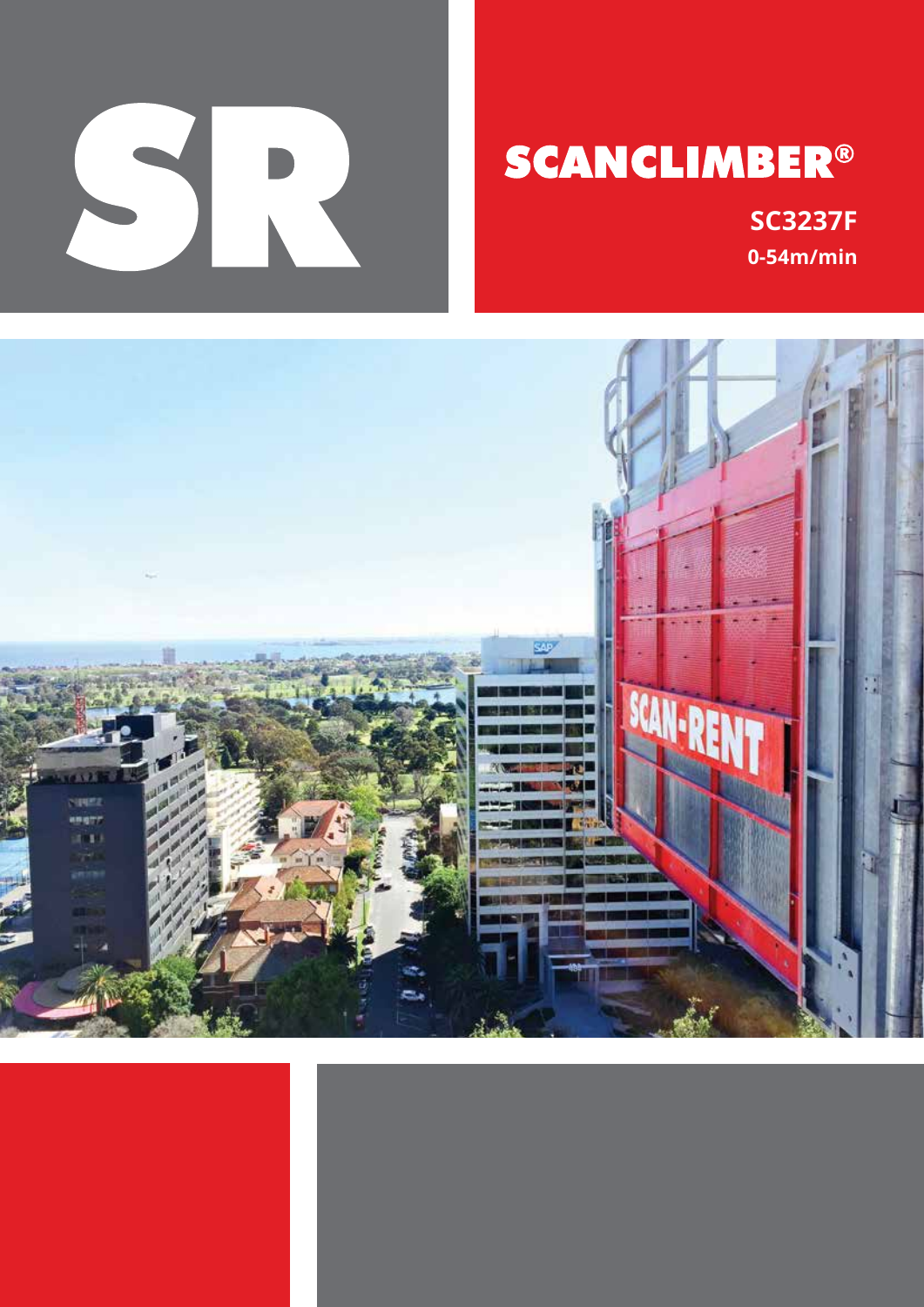# **SC3237F Passenger & Material Hoist (Single Configuration)**









SRA-SC3237/1 Rev 01 SC3237 Single Configuration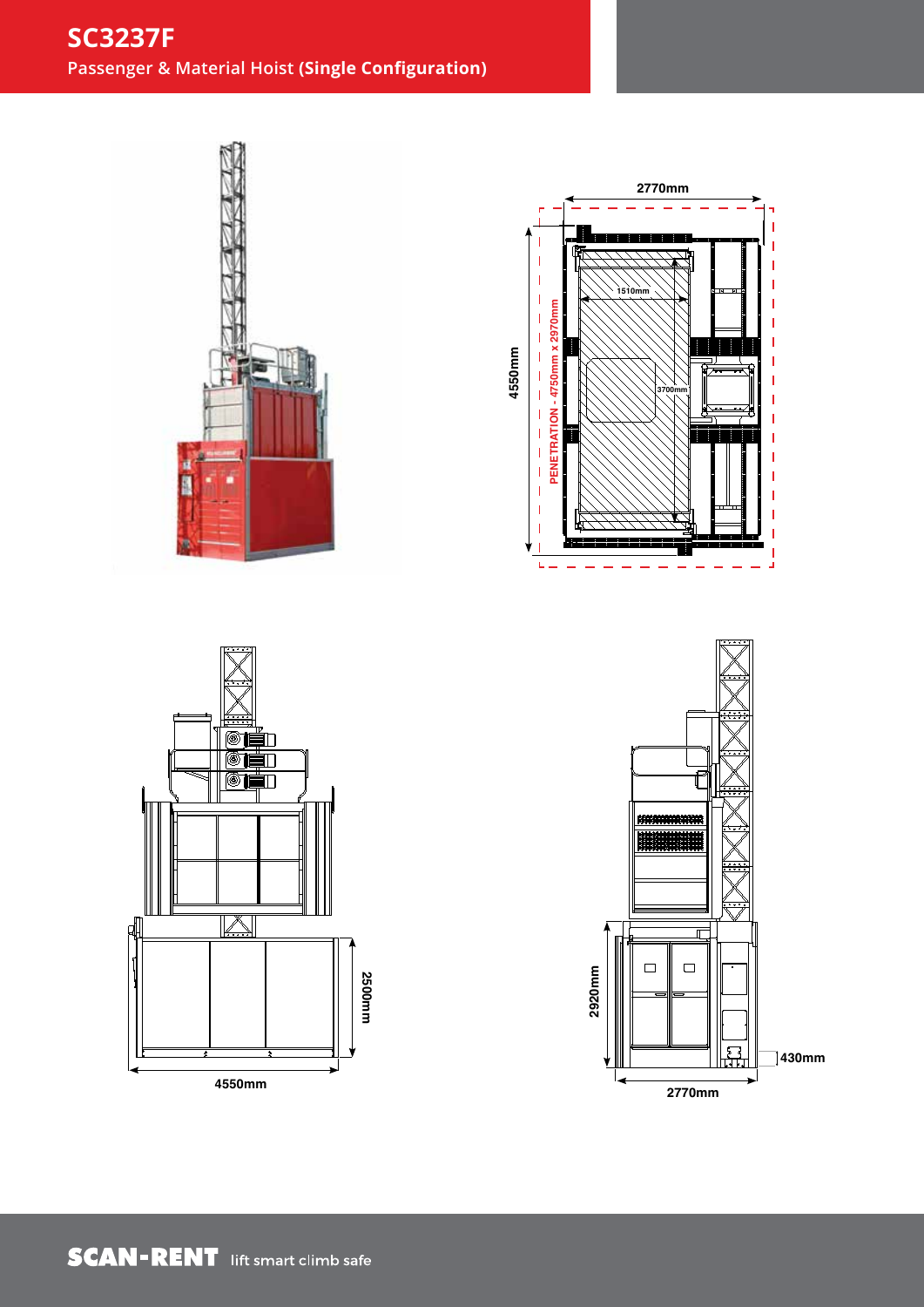





**SCANCLIMBER®**